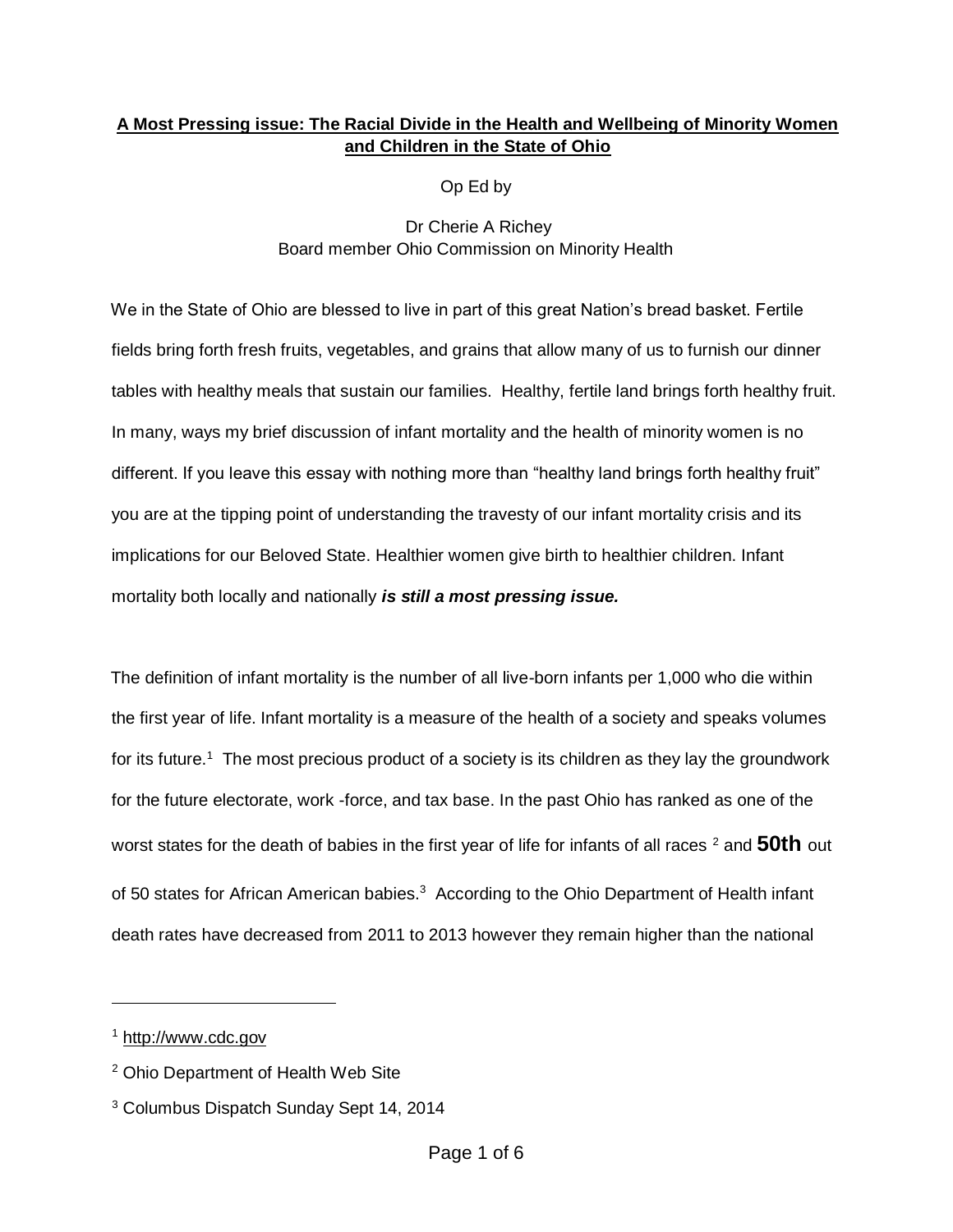average by 23%<sup>4</sup>. The previous sentences crystallize our **most pressing issue**. The health and wellbeing of our electorate and our State depend on our ability to recognize the health disparities based on race that result in poor fetal and infant outcomes Let us look at the numbers more closely. The rate of infant death for Black Ohioans is double that for White Ohioans at 13.9 and 6.4 respectively as of 2012.<sup>5</sup> In 2013 the numbers slightly improved for white infants but remained dismal for Black infants at 6.0 and 13.8 respectively.<sup>6</sup> It is the **average** of these two numbers that determines Ohio's national ranking. The collective efforts of intervention need to be spread across all races but clearly some concentrated effort needs to be placed on minority communities that are severely lagging behind. It is the age old conundrum of justice versus equality. Equality is to equally distribute resources to all. Justice, on the other hand, is to insure that the appropriate resources are given to those based on need. Essentially, until we address the issues in the communities that are failing, Ohio will never be able to rank with those states that are meeting and exceeding national standards for overall infant mortality. We have no choice but to dig in, and focus on communities that are fragile and address head on the racial health disparities that exist.

There is an emotional connection that many of us feel regarding our national ranking for the deaths of Black babies in the first year of life  $\cdot$ <sup>7</sup> For some, there is simply shame at such a dismissal spot for our Beloved Ohio. For others of us who have worked with underserved

 $\overline{a}$ 

<sup>&</sup>lt;sup>4</sup> Ohio Commission on Minority Health Medical Expert White Paper Series : Achieving Equity and Eliminating Infant Mortality Disparities within Racial and Ethnic Populations: From Data to Action,Vol 1 Release date Sept 18,2015

<sup>5</sup> Ohio Department of Health Web Site/ Ohio Collaborative to Prevent Infant Mortality

<sup>&</sup>lt;sup>6</sup> Ohio Commission on Minority Health White Paper see foot note 4

<sup>&</sup>lt;sup>7</sup> Columbus Dispatch Sunday edition Sept. 14, 2014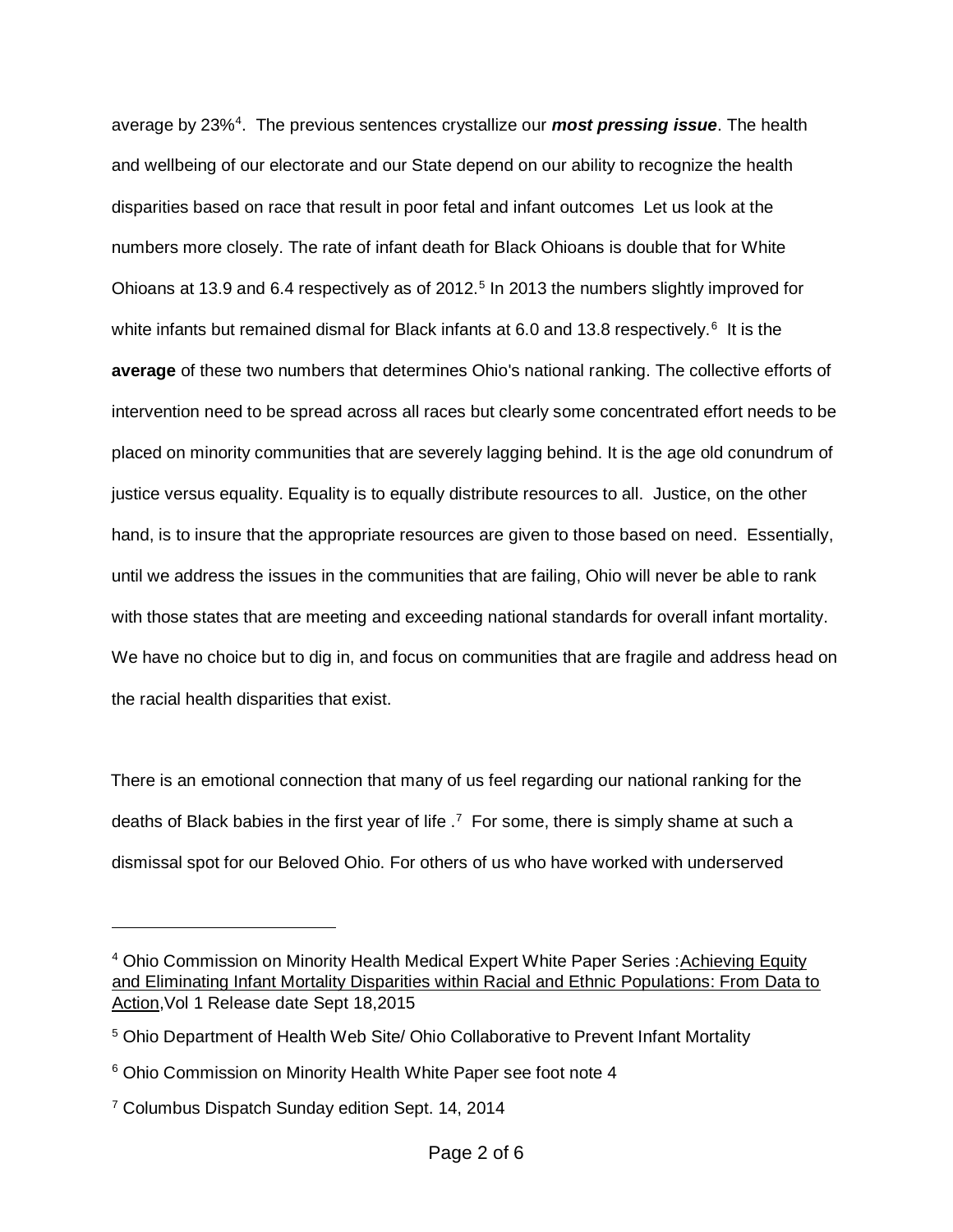populations and Ohioans of color this current situation has been a long time in the making. It has been a "simmering pot" for decades that is starting to boil over.

Unlike national disasters, such as storms or hurricanes, infant mortality is an utterly traceable social marker. A weakened public school system, resulting in poor job opportunities for its graduates, healthcare services far from home, a lack of emphasis on preventative health, and the surge in obesity are all factors. Prematurity, low birth weight, birth defects, and infant sleep related deaths (SIDS) are major contributors as well. Babies also die of neglect, injuries, and disease. In addition poor physical and mental health, tobacco, alcohol, and drug use, having pregnancies too close together, and limited breastfeeding among women of reproductive age lead to increased infant mortality rates. $8$  Many of these issues are concentrated in minority communities due to lack of access, lack of health education, and racial bias. No one wants to believe we discriminate against babies, however, when the Mother is discriminated against we do indeed. Remember *from healthy land comes healthy fruit*. The mental health and wellbeing of the Mother determines the environment in which the fetus develops, and the environment in which the baby upon delivery fails or thrives. If you don't have healthy communities, the offspring of the said community cannot be healthy. In the words of Dr. Patricia Temple Gabbe …

"Infant deaths are at the heart of our inadequate health care system. Why should any infant die because their mother had no health insurance before she became pregnant, had little access to treat anemia, depression, asthma, diabetes or hypertension, or to safely space her last pregnancy? Infant deaths are preventable if we realign our priorities and our financial incentives."<sup>9</sup>

<sup>8</sup> Ohio Department of State Web Site

<sup>9</sup> Patricia Temple Gabbe MD MPH Infant Mortality Task Force Member Clinical professor of pediatrics Ohio State University and Nationwide Childrens Hospital Senior Medical Director OSUMHCS Preventing Infant Mortality in Ohio: Task Force Report November 2009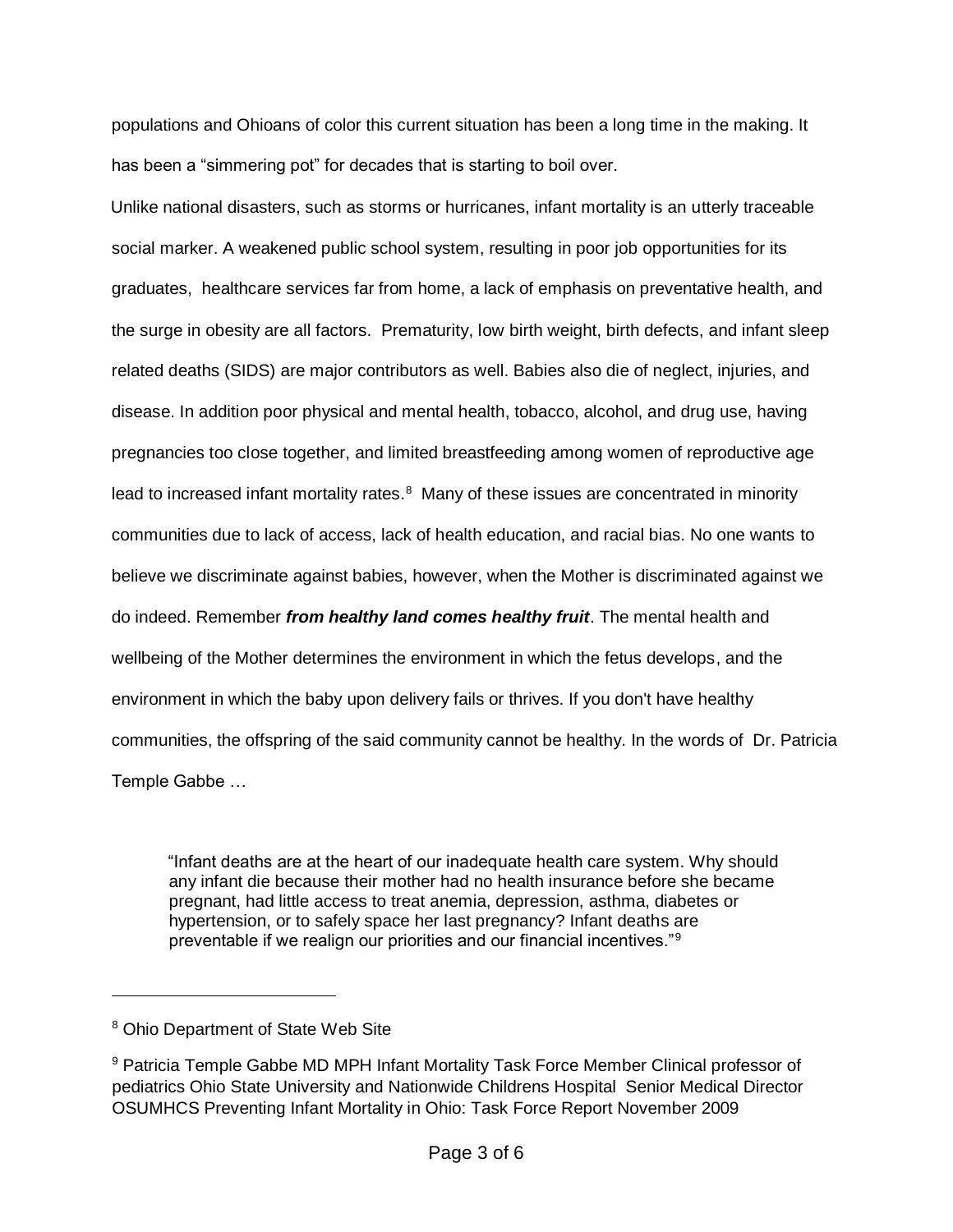## Patricia Temple Gabbe MD,MPH 2009

## So What do We do ?

Some upon reflection of the answer to this question declare that We, as a society, help those who are less fortunate by providing medical care via our tax dollars in the form of public assistance and Medicaid. However, as a "soldier on the ground" serving this population what I can impart is that the number of providers available is limited. Not all women's health professionals take Mothers with Medicaid due to reimbursement. In addition, for many of these women it does take a village, and the medical provider is just one piece of the puzzle. Social workers, health educators, transportation, translators are all important components and in most private OB/GYN offices this array of services is not present.

I would be remiss if I did not address racism as a contributing factor to the infant mortality crisis. A crisis in which there is a blatant racial divide. Racism is a serpent whose head we as a country are struggling to sever and we as a State continue to fight with vehemence. The reality is there is *institutionalized racism,* that prevents equal access to goods and services and healthcare regardless of socioeconomic status. How else can we explain why a Black female Ohioan with five or more years of college is more likely to have a premature delivery than poor a Caucasian woman with only a high- school education or less? <sup>10</sup> There is also *personally mediated racism*, which occurs when we judge our fellow Ohioans based on our assumptions about them because of the color of their skin, their zip code, how they talk or the language they speak, and ultimately if we, as providers, want them in our waiting rooms. Finally, the worst part of racism is *internalized racism,* this subtype changes how a individual sees themselves and their perceived value to society. Internalized racism is the result of individuals accepting

<sup>&</sup>lt;sup>10</sup> Ohio Department of Health Web site Physician fact sheet Infant Mortality Collaborative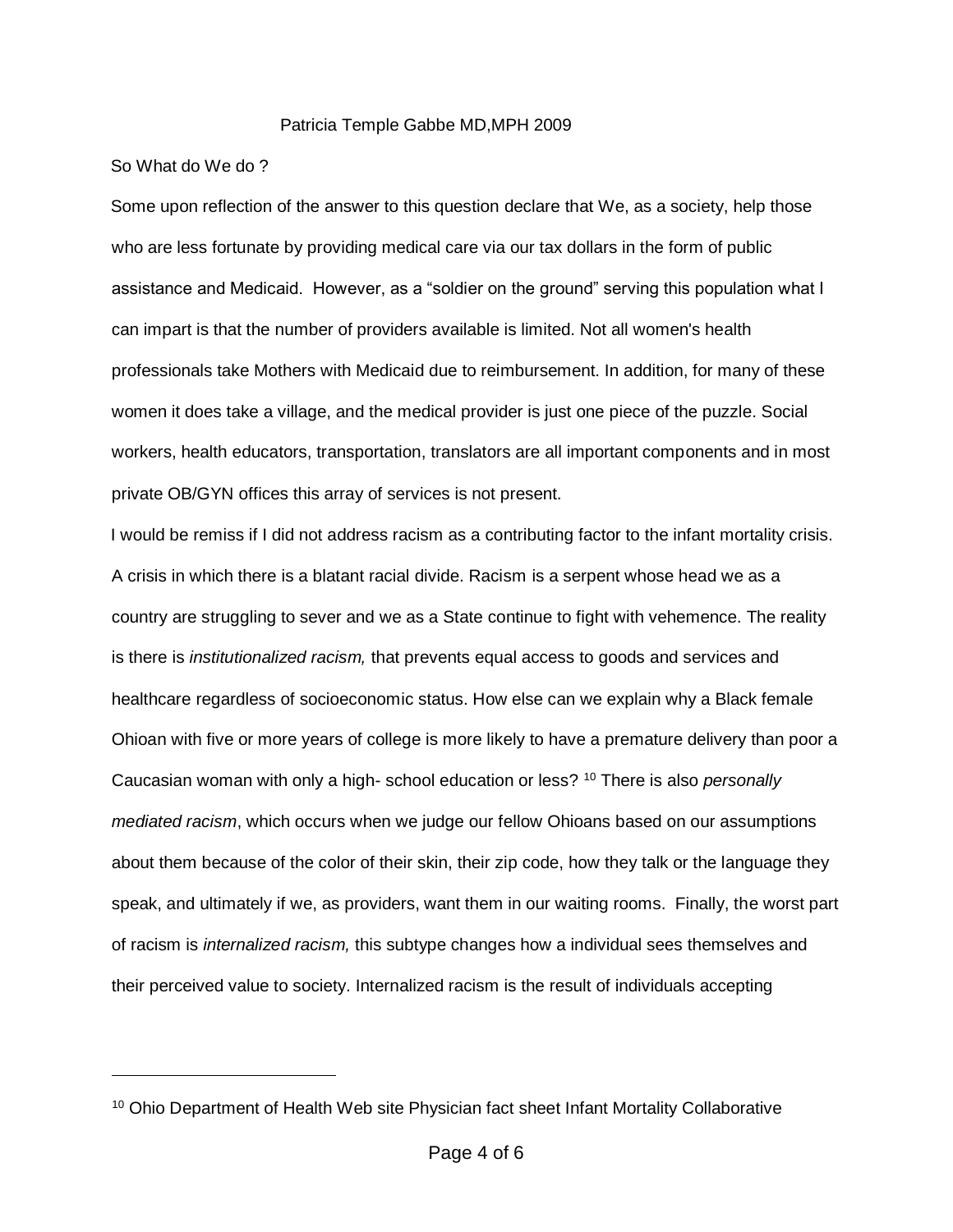negative messages about themselves and living down to those expectations. <sup>11</sup> Many of the aforementioned issues are surmountable but we need to acknowledge them all in order to remedy what is an otherwise debilitating situation.

All is not lost, there are some bright spots in this otherwise overwhelming issue of infant mortality. There are clinics that do coalesce all of the previously mentioned services, we just need more of them. In addition there is an emerging active discussion in the medical community about infant mortality, health disparities, and social /racial determinants of health. The medical community is slowly setting medical standards for induction of labor of fetuses prior to their due date to decrease the number of iatrogenic preterm births. One of the cornerstones of the battle against infant mortality was the initiation of presumptive coverage via Medicaid, for those women who become pregnant but are within 200% of the US poverty line. There is some question of how the delivery of these benefits may change in the future but the hope is that it will not change drastically. To decrease the health benefits for women teetering on the poverty line, or to make access to these benefits a convoluted process at this point in our States infant health crisis would be ill advised. Finally, we need to increase the racial diversity of the healthcare force to be more reflective of the community it serves. Some may read this last statement with a lack of understanding but it is simply true. In most cases, minority health providers are invested in the health of minority communities. We are making headway in the battle for our babies but we have more work to do.

 $\overline{a}$ 

<sup>&</sup>lt;sup>11</sup> Levels of Racism: A Theoretic Framework and A Gardener's Tale, Camara Phyllis Jones, MD, MPH, PhD(Am J Public Health. 2000; 90:1212-1215).